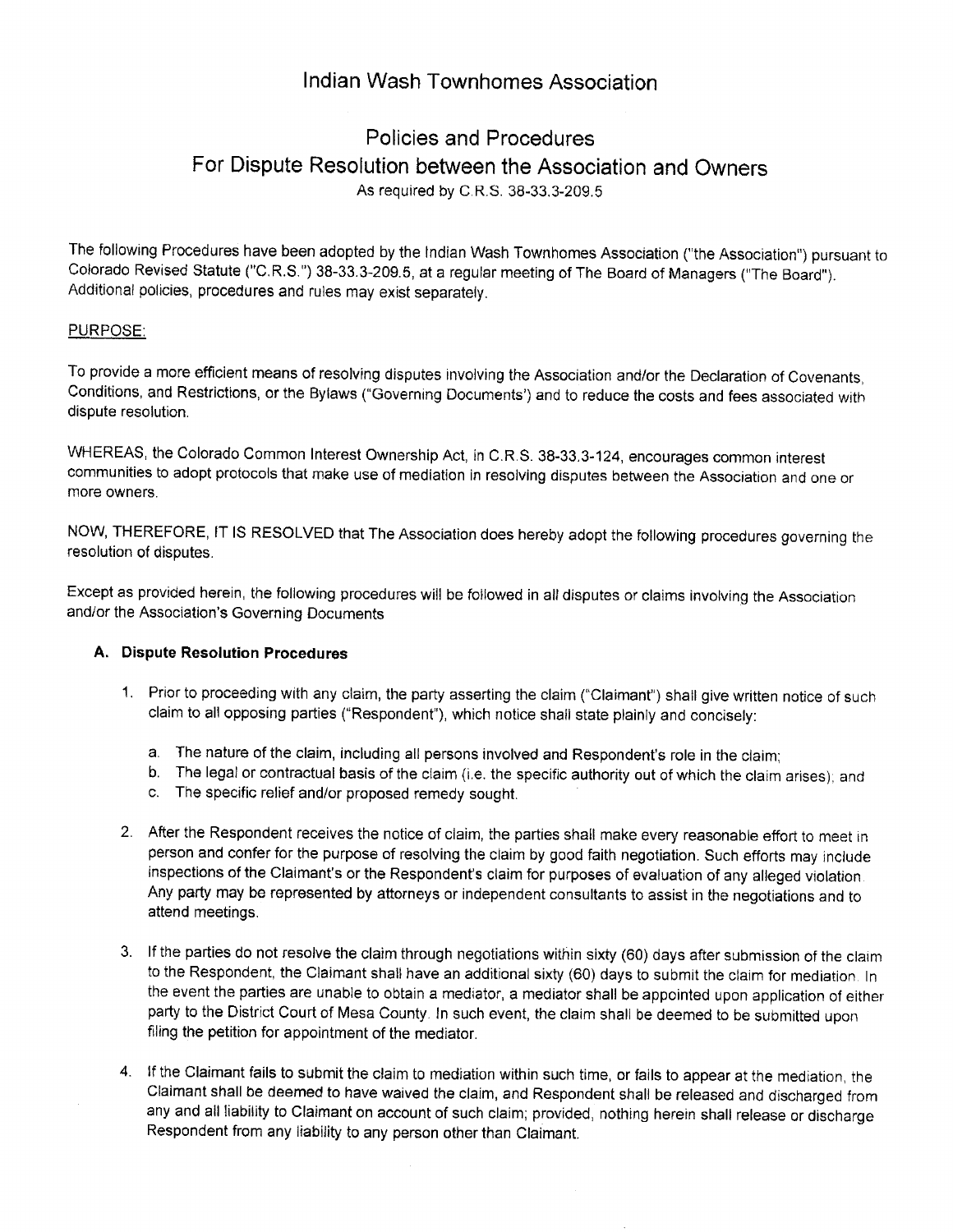- 5. Any settlement of the claim through mediation shall be documented in writing by the mediator and signed by the parties. If a termination of the mediation occurs, the mediator shall issue a written statement advising the parties are at an impasse.
- 6. Unless otherwise agreed, each party shall bear its own costs of the mediation, including attorney fees, and each party shall share equally all charges of the mediator
- 7. Upon termination of mediation, if no resolution is reached, if Claimant desires to pursue the claim, Claimant shall thereafter be entitled to initiate final, binding arbitration of the claim with the American Arbitration Association or such other forum as may be agreed upon by the parties. Any award rendered may be entered in and enforced by any court having jurisdiction over the claim. Unless otherwise mutuaily agreed to by the parties for the claim, there shall be one arbitrator who, to the extent feasible, shall have expertise in the area(s) of dispute. ln the event the parties are unabie to agree upon an arbitrator within thirty (30) days after written notice, the presiding Judge of the District Court of Mesa County shall appoint an arbitrator qualified as set forth above upon application of a party.
- The award of the arbitrator shall be accompanied by detailed written findings of fact and conclusions of law. ln any arbitration, the arbitrator shall award the substantially prevailing party its reasonable costs and attorney fees. Except as may be required by law or for confirmation of an award, neither party nor the arbitrator may disclose the existence, content, or results of any arbitration without the prior written conseni of all parties to the claim. Any award shall be enforceable in accordance with the C.R.S. 13-22-201 et seq., as amended from time to time.

### B. Exclusions

- 1. Unless all parties thereto otherwise agree, the following disputes or claims shall not be subject to the provisions of this policy:
	- An action by the Association relating to the collection or enforcement of the obligation to pay assessments or other charges set forth in the Association's Governing Documents or Rules, and
	- b. An action by the Association to obtain a temporary restraining order or preliminary injunction (or equivalent emergency eguitable relief) and such other ancillary relief as the court may deem necessary in order to enjoin any immediate threat to persons or property, except that, onee any temporary restraining order or preliminary injunctive relief is obtained, resolution of any permanent injunction claims shall be through arbitration as set for the herein; and
	- Any action between or among Owners, which does not include the Association as a party, if such action asserts a claim which would constitutes a claim for relief independent of the Association's Governing Documents; and
	- d. Any action in which any indispensable party is not the Association, its officers, directors, or committee members, or a person subject to the Association's Governing Documents, or their officers, directors, partners, members, employees and agent; and
	- Any action to enforce a settlement agreement or arbitration award made under the provisions of this e, policy.
- C. Uudicial Enforcement. If the parties agree to a resolution of any claim through negotiation or mediation in accordance with this policy, and any partner thereafter fails to abide by the terms of such agreement, than any other party may file its action in court to enforce such agreement without the need to again comply with the procedures set forth in this policy. ln such event, the party taking action to enforce the agreement shall be entiled to recover from the non-complying party (or if more than one non-complying party, from all such parties as the court may determine) all costs incurred in enforcing such agreement, including without limitation, reasonable attorney fees and court costs.
- D. Statute of Limitations. No claim may be initiated after the date when institution of legal or equitable proceedings based on such claim would be barred by the applicable statute of limitation or statute of repose